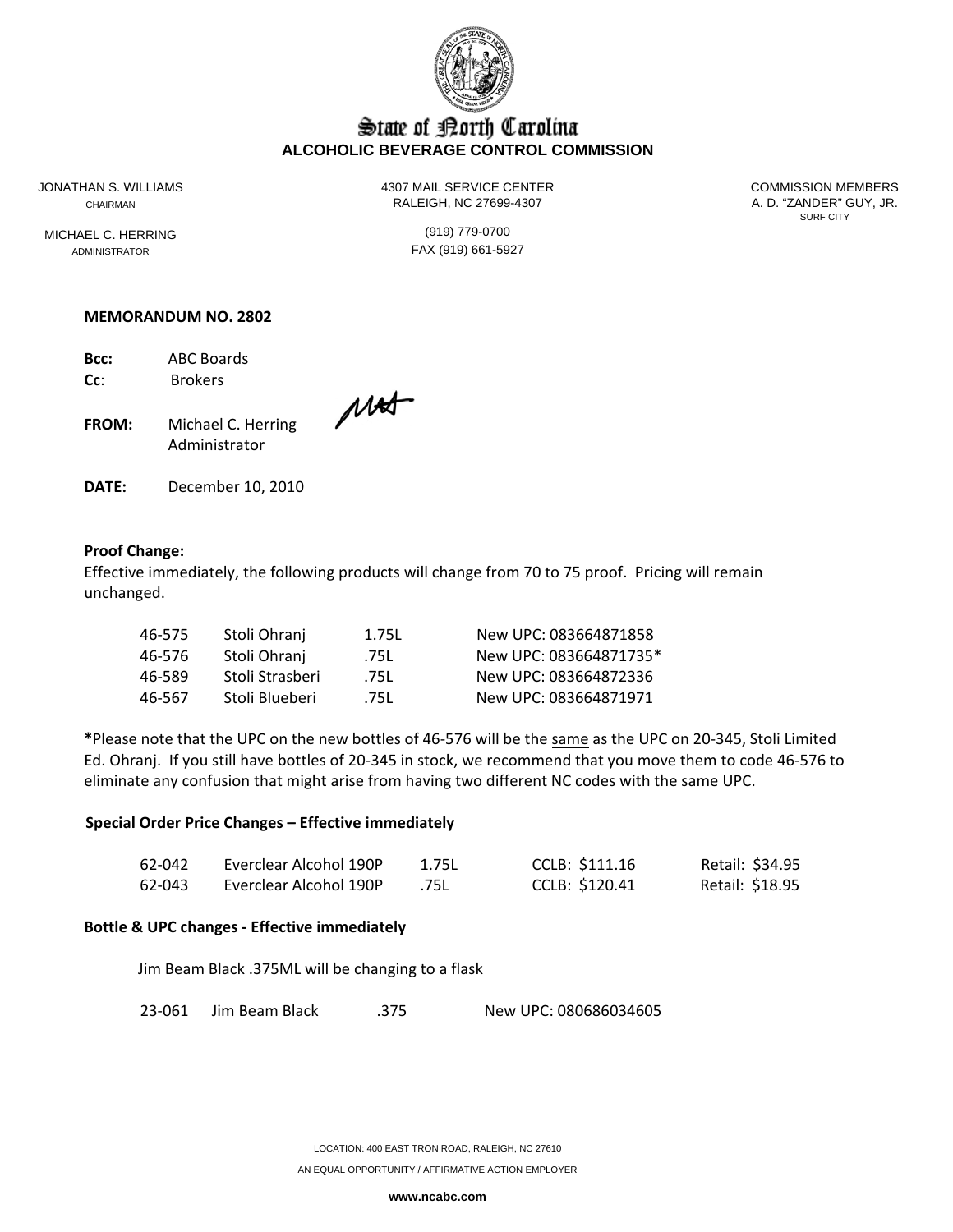Memorandum 2802 December 10, 2010 Page 2

## **Discontinue sale or distribution – Effective immediately**

Sidney Frank Importing Company, Inc. is discontinuing the sale or distribution of Tommy Bahama Rum.

| <b>NC</b>   |                         |            |             |              |                    |
|-------------|-------------------------|------------|-------------|--------------|--------------------|
| <b>CODE</b> | <b>BRAND NAME</b>       | <b>RBP</b> | <b>SIZE</b> | <b>PROOF</b> | <b>FILING TYPE</b> |
| 49132       | Tommy Bahama White Sand | 19.95      | .75L        | 80           | Listed             |
| 49135       | Tommy Bahama Golden Sun | 19.95      | .75L        | 40           | Special Order      |

## **Supplier Changes: Effective January 1, 2011:**

William Grant & Sons, Inc. will represent Tullamore Dew Irish Whiskey. The previous importer was Skyy Spirits, LLC.

Republic National – Charlotte Division is the Broker.

| <b>NC</b>   |                          |            |             |              |                      |
|-------------|--------------------------|------------|-------------|--------------|----------------------|
| <b>CODE</b> | <b>BRAND NAME</b>        | <b>RBP</b> | <b>SIZE</b> | <b>PROOF</b> | <b>FILING TYPE</b>   |
| 20186       | Tullamore Dew w/Gls      | 19.95      | .75L        | 80           | Christmas            |
| 40115       | <b>Tullamore Dew</b>     | 23.95      | .75L        | 80           | Listed               |
| 40118       | <b>Tullamore Dew 12Y</b> | 41.75      | .75L        | 80           | <b>Special Order</b> |

William Grant & Sons, Inc. will no longer represent Frangelico. The new importer will be Skyy Spirits, LLC.

| <b>NC</b>   |                            |            |             |              |                    |
|-------------|----------------------------|------------|-------------|--------------|--------------------|
| <b>CODE</b> | <b>BRAND NAME</b>          | <b>RBP</b> | <b>SIZE</b> | <b>PROOF</b> | <b>FILING TYPE</b> |
| 20014       | Frangelico W/Gls           | 13.45      | .375L       | 40           | Discontinued       |
| 20125       | Frangelico W/Cups          | 22.95      | .75L        | 40           | Christmas          |
| 20128       | Frangelico Liq. W/Culinary | 23.85      | .75L        | 40           | Discontinued       |
| 21324       | Frangelico - 12 Pk         | 2.65       | 50ML        | 40           | Discontinued       |
| 63489       | Frangelico                 | 25.95      | .75L        | 40           | Listed             |
| 63493       | Frangelico                 | 14.95      | .375L       | 40           | Listed             |